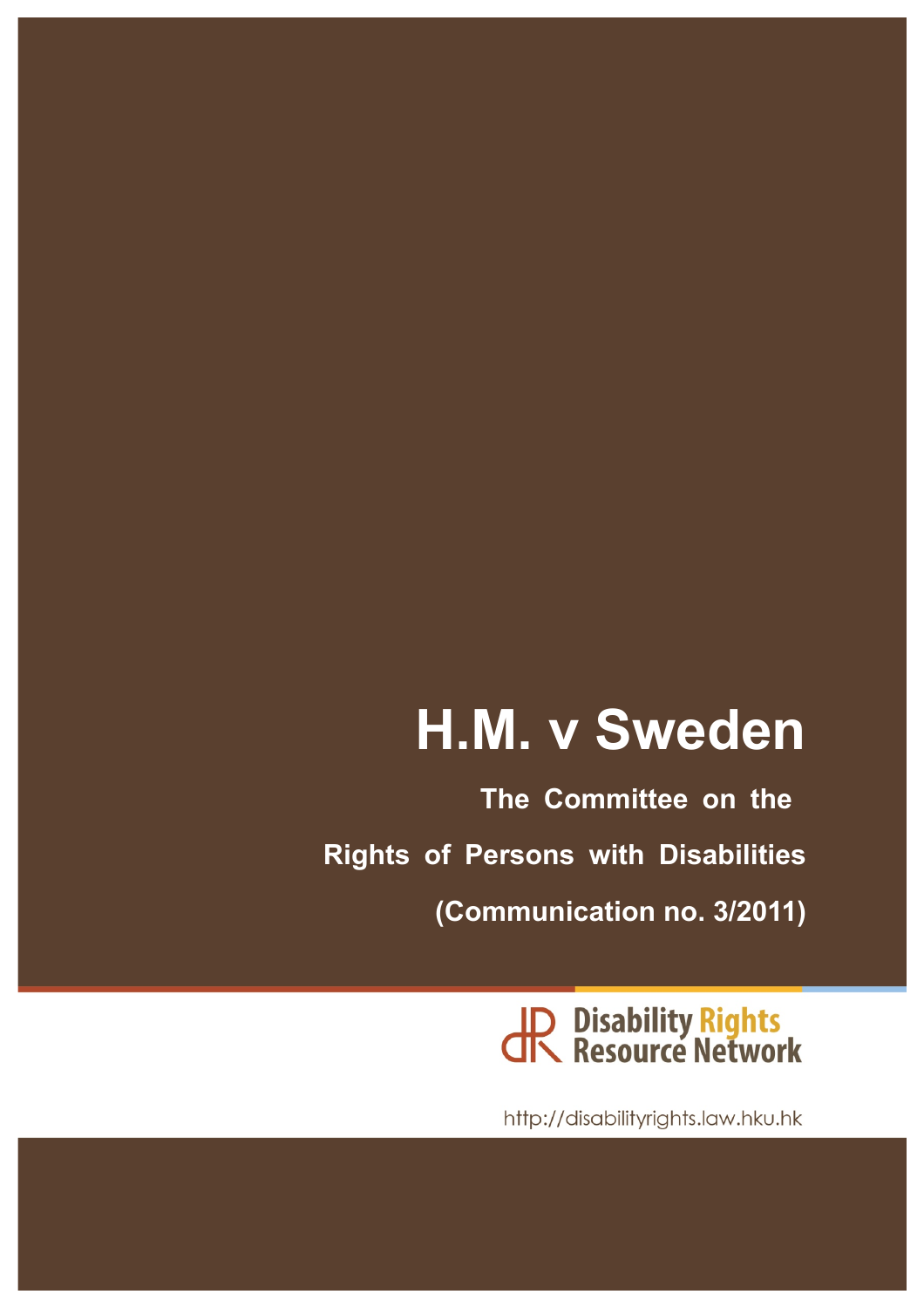#### H.M. v Sweden





# **Quick Facts**

**Applicant:** H.M.

#### **Member State:** Sweden

**Court:** Committee on the Rights of Persons with Disabilities

**Date Decided:** Communication adopted by the Committee on the Rights of Persons with Disabilities at its  $7<sup>th</sup>$  session 16 to 27 April 2012

**Issue:** Whether refusal to grant an exception to the city development plan to allow the construction of a hydrotherapy pool for the rehabilitation of a person with a disability satisfied the requirement of "reasonable accommodation" as outlined in the Convention on the

Rights of Persons with Disabilities? **Case Synopsis:** H.M. is a Swedish woman whose physical disability causes her to be housebound. Hydrotherapy is the only available therapy for her condition and she cannot safely be transported to government-run facilities. H.M.'s request for approval to build a hydrotherapy pool at her home was rejected because it would require deviation from the zoning plan. The Committee found that this refusal was inappropriate and amounted to discrimination because Sweden had failed to make reasonable accommodations such that the person with disabilities could enjoy their rights.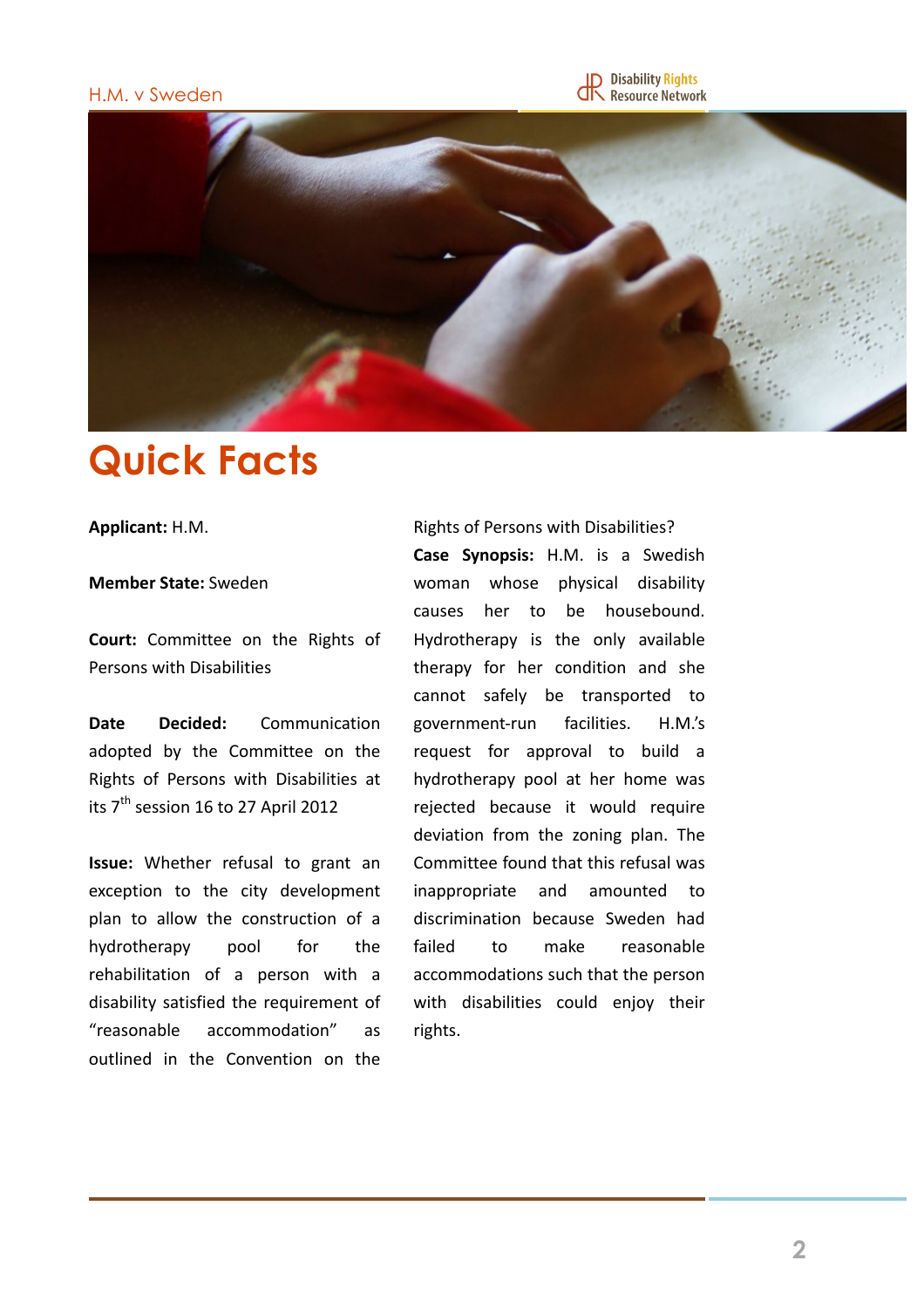### **Procedural Background**

#### **Domestic Remedies**

On 17 December 2009, H.M. filed an initial application at the Örebo County Council. The application was rejected. H.M. appealed to the Local Housing Committee to the Örebo County Council on 3 April 2010, and the appeal was rejected. H.M. then appealed to the Karlstad Administrative Court on 28 April 2010 and the appeal was granted. The Court found that the pool should be given preference, given its essentiality to H.M.'s quality of life, in a balance of interests in accordance with the Building and Planning Act. The case was referred back to the Örebo County Council for a new hearing.

The Municipality of Örebo filed an appeal to the Administrative Court of Appeal (Gothenberg) on 1 July 2010 and the appeal was granted. The Court of Appeal found that deviation from the building plan was not acceptable. The application for planning permission was thus refused. On 5 August 2010, H.M. appealed to the Supreme Administrative Court (Stockholm). Leave to appeal was refused.

#### **Admissibility**

H.M. filed for appeal to the Supreme Administrative Court. Leave was rejected; there is no further arena for appeal in Sweden.

The matter had not already been considered by the Committee and all domestic remedies were exhausted in accordance with article  $2(c)$  and  $2(d)$ , respectively, of the Optional Protocol.

The Committee found claims in relation to articles 9, 10, 14 and 20 were not sufficiently substantiated and were therefore inadmissible under article  $2(e)$  of the Optional Protocol. The remaining claims arising under articles 3, 4, 5, 19, 25, 26 and 28 were considered.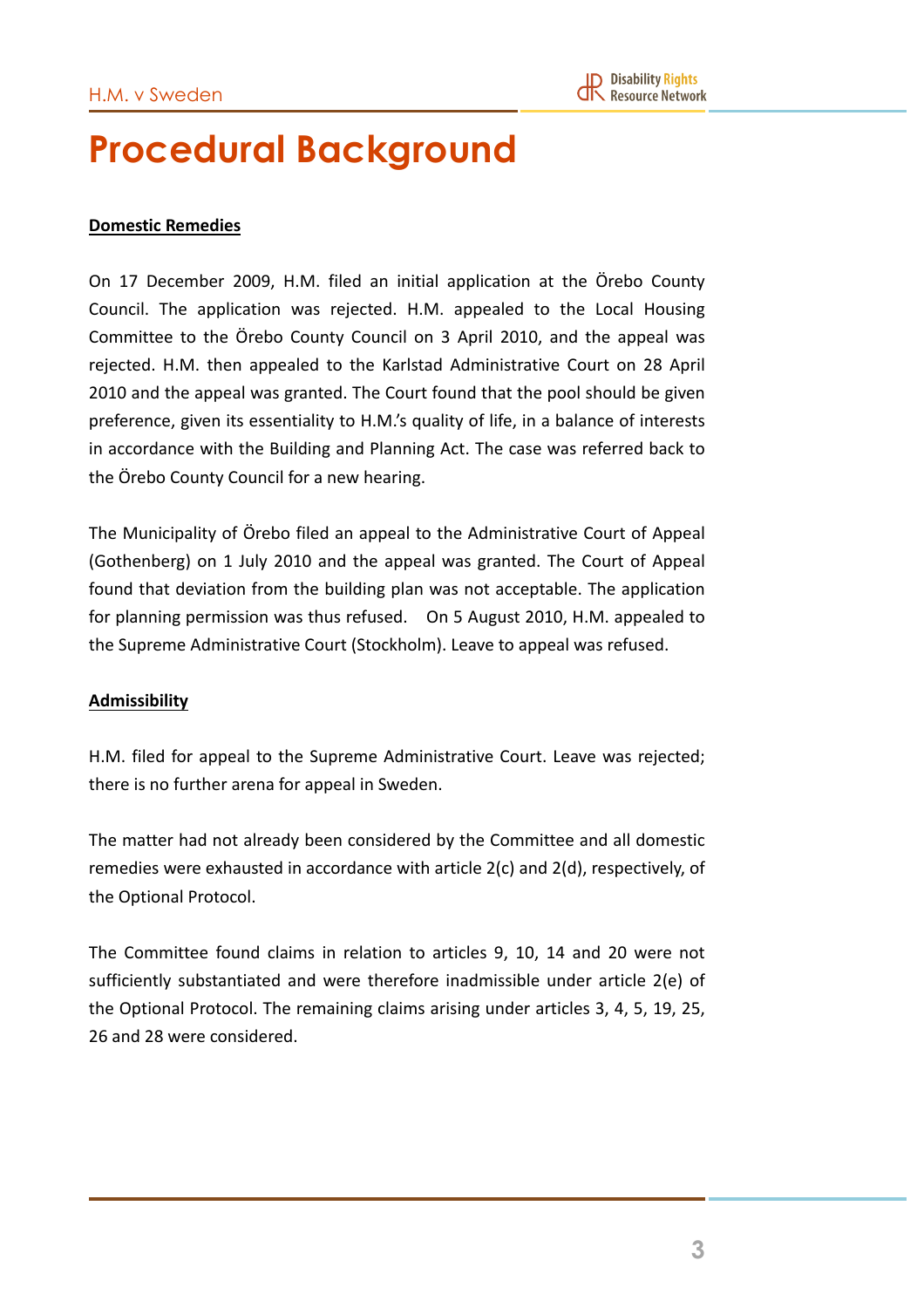### **Case Summary**

H.M. is a Swedish woman whose physical disability causes her to be housebound. Hydrotherapy is the only available therapy for her condition and she cannot safely be transported to government-run facilities. H.M.'s request for approval to build a hydrotherapy pool at her home was rejected because it would require deviation from the development plan.

The Committee considered the facts in this matter, as presented in the communication, and determined that H.M.'s health condition was critical and that access to an in-home hydrotherapy pool was essential and would meet her health needs. The Committee noted that Sweden did not argue that deviation from the development plan would constitute a "disproportionate or undue burden" and that the legislation permits departure from the development plan in order that people with disabilities may enjoy all their rights. On that basis the Committee determined that it could not conclude that deviation from the development plan would impose a "disproportionate or undue burden" on Sweden. 

The Committee found that Sweden failed to satisfy the requirement of "reasonable accommodation" in order to realise the rights of a person with a disability, because this was a situation in which making reasonable accommodations would not cause "undue burden". This refusal was inappropriate and amounted to discrimination because Sweden did not take steps to ensure a person with a disability could enjoy their rights.

The Committee found that Sweden failed to apply the principle of proportionality in weighing H.M.'s interest in the hydrotherapy pool against the community interest in preserving the land in compliance with the development plan. Equal application of the Planning and Building Act to people regardless of disability led to the indirect outcome of discrimination against persons with disabilities. It further noted that in refusing the applicant's request, it didn't take into account the particular circumstances of her case and her disability specific needs.

Additionally, the Committee found that refusal to grant an exception to H.M. would mean H.M. would eventually need to enter a specialised institution which would violate her right to live in the community under 19(b).